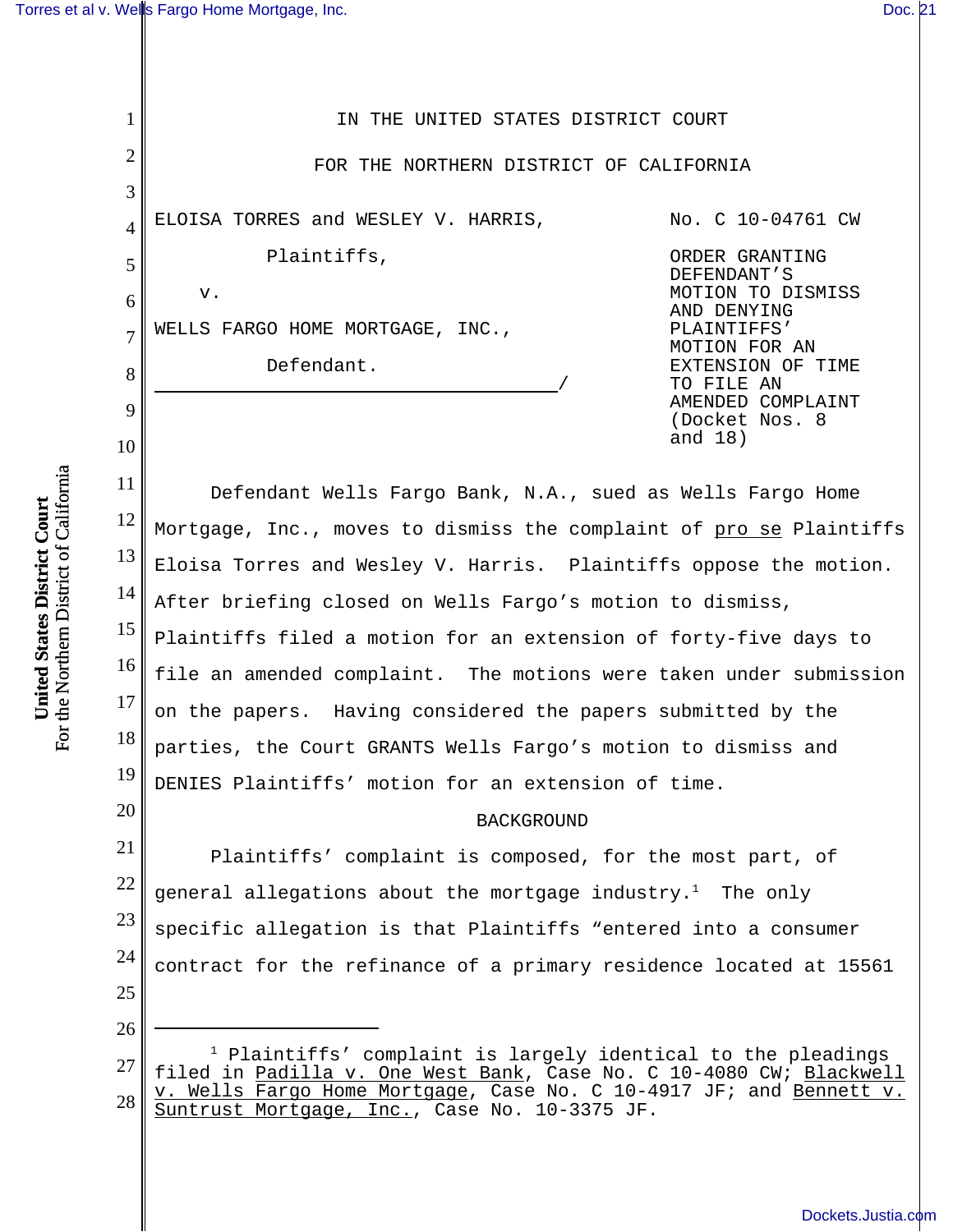1 2 3 4 5 Oceanside Way San Leandro CA 94579." Compl. 1. The complaint then alleges that "Defendants, acting in concert and collusion with others, induced Petitioner to enter into a predatory loan agreement with Defendant."<sup>2</sup> Plaintiffs do not identify the role Wells Fargo played in the violations that they allege in their complaint.

6 7 8 9 10 11 12 13 14 The following information is taken from documents tendered by Wells Fargo.<sup>3</sup> On June 26, 2006, Plaintiffs obtained a \$600,000 loan from Provident Funding Associates, L.P. Def.'s Request for Judicial Notice (RJN), Ex. A, 1. The loan was secured by a deed of trust (DOT) that named First American Title Company as trustee and Mortgage Electronic Registration Systems, Inc. (MERS) as beneficiary. Id. Under the DOT, Plaintiffs granted the Oceanside Way property to First American Title Company in trust with a power of sale. Id. at 3.

15 16 17 18 19 20 21 On February 1, 2010, a notice of default and election to sell under the DOT was recorded. RJN, Ex. B. The notice indicated that, as of January 29, 2010, Plaintiffs were \$57,751.43 in arrears on their mortgage. Id. at 1. A declaration filed in support of the notice of default was signed by Wells Fargo's Vice President of Loan Documentation. The declaration did not state the role Wells Fargo played in Plaintiffs' loan.

On April 6, 2010, MERS substituted First American LoanStar

22

23

24

25

28

 $<sup>2</sup>$  Although Plaintiffs' allegations speak of "Defendants," they</sup> name only one Defendant, Wells Fargo Home Mortgage, Inc.

<sup>26</sup> 27 3 Plaintiffs do not oppose Wells Fargo's request for judicial notice of documents recorded in the Alameda County Clerk-Recorder's Office that are related to their mortgage. Accordingly, the Court GRANTS Wells Fargo's request.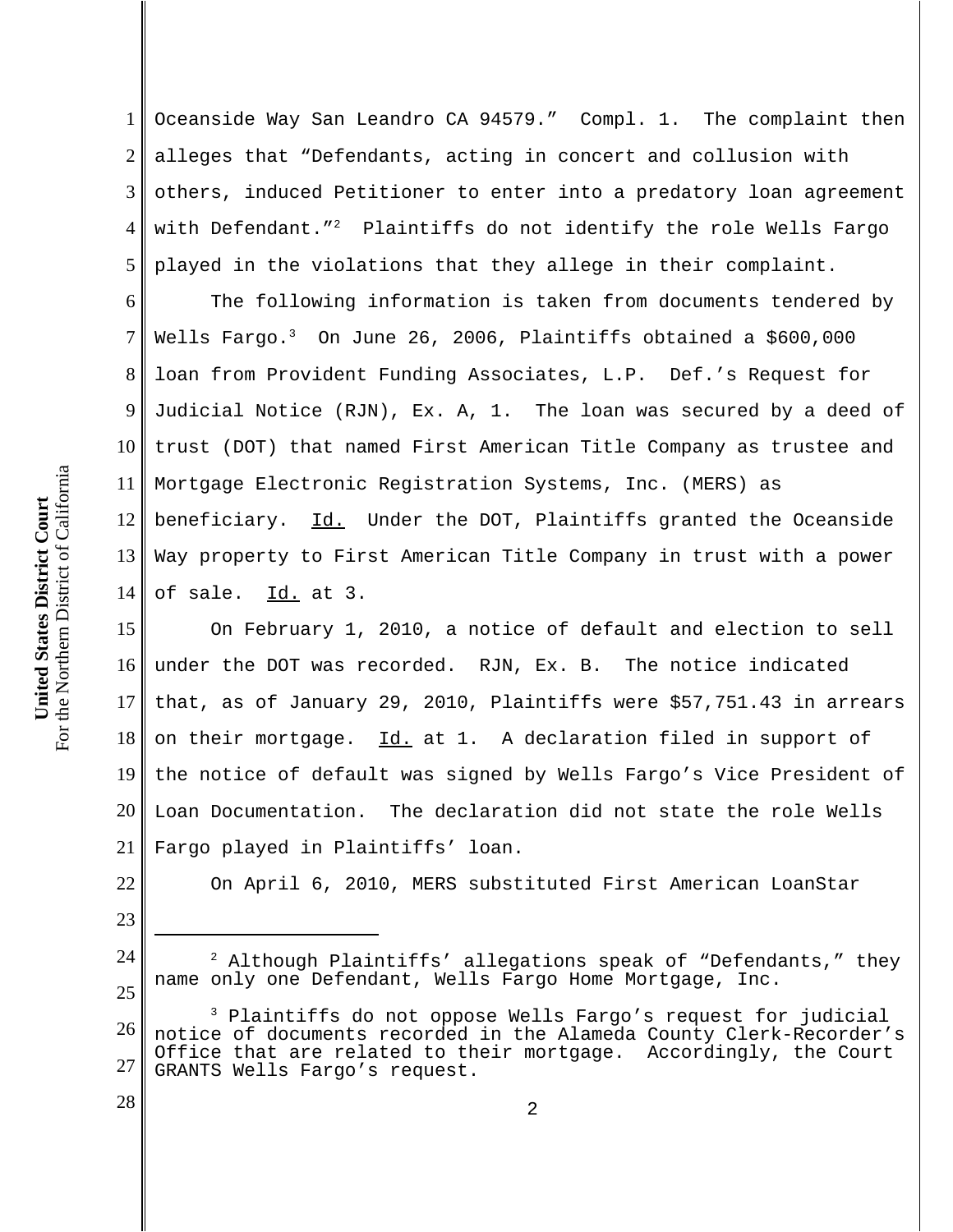1 2 3 4 5 Trustee Services LLC for First American Title Company as trustee on the DOT. RJN, Ex. C at 1. On April 29, 2010, MERS assigned its beneficial interest in the DOT to HSBC Bank USA, N.A., as Trustee for Wells Fargo Asset Securities Corporation Mortgage Pass-Through Certificates Series 2006-14 (HSBC Bank). RJN, Ex. D, 1.

6 7 8 9 10 On May 11, 2010, First American LoanStar recorded a notice of trustee's sale, which stated that the Oceanside Way property would be sold at a public auction on June 1, 2010. RJN, Ex. E. A declaration accompanying the notice was signed by Marsha Graham, one of Wells Fargo's assistant vice presidents. Id. at 2.

11 12 13 14 The Oceanside Way property was sold on September 17, 2010, not on June 1, 2010 as indicated in the notice of trustee's sale. RJN, Ex. F, 2. HSBC Bank purchased the Oceanside Way property. Id. at 1.

15 16 17 18 19 20 21 22 23 24 In the "Causes of Action" section of their complaint, Plaintiffs assert the following claims: (1) breach of fiduciary duty; (2) negligence and negligence per se; (3) fraud; (4) breach of the covenant of good faith and fair dealing; (5) violation of the Truth in Lending Act (TILA), 15 U.S.C. §§ 1601 et seq.; and (6) intentional infliction of emotional distress. Plaintiffs seek damages in the amount of \$934,442.92, punitive damages in the amount of \$2,803,328.76, rescission of the loan contract, quiet title to the Oceanside Way property and an injunction enjoining Wells Fargo from engaging in fraudulent, deceptive, predatory and

For the Northern District of California For the Northern District of California United States District Court **United States District Court**

25

26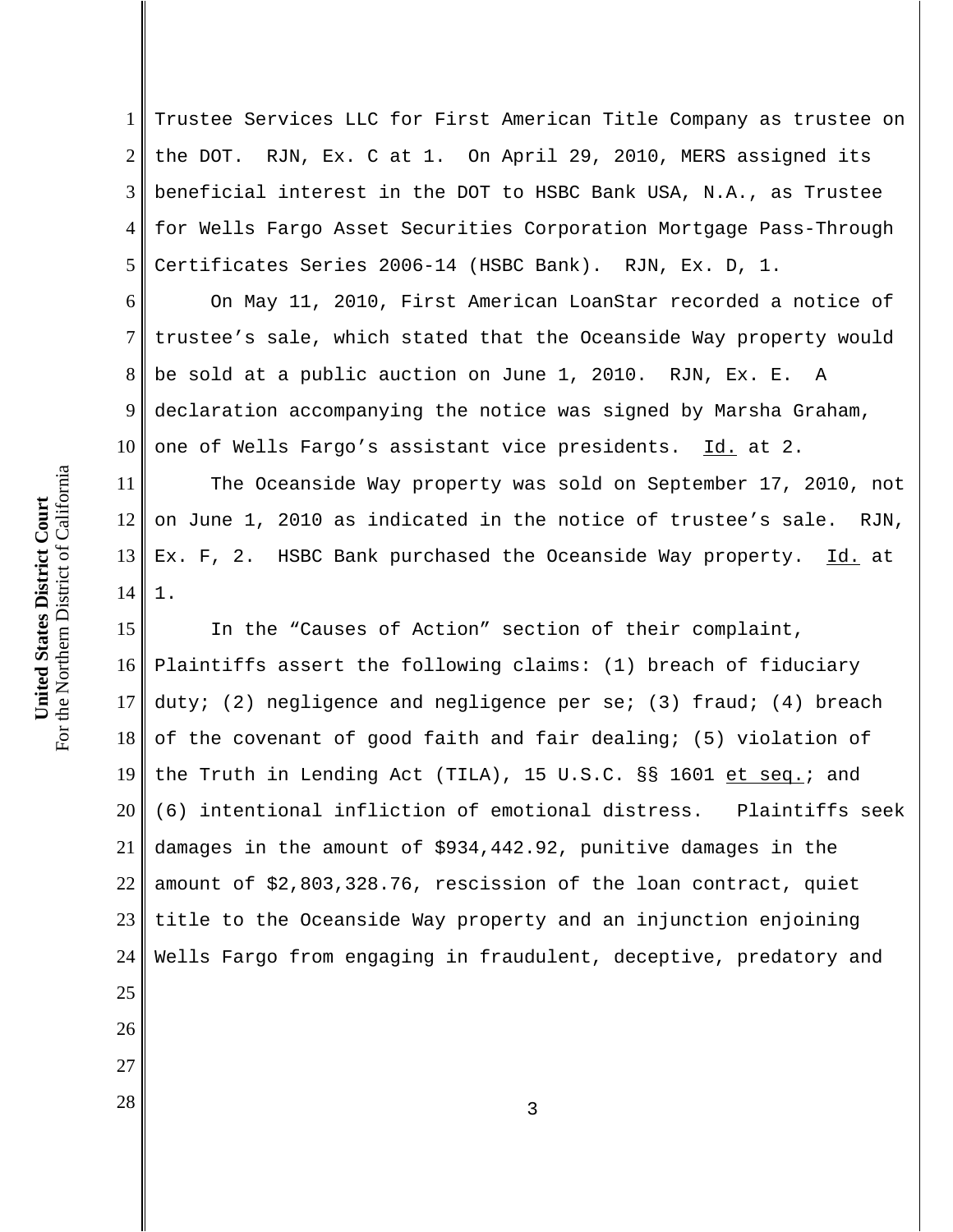1 negligent acts.4

2

## LEGAL STANDARD

3 4 5 6 7 8 9 10 11 12 13 14 15 16 17 18 A complaint must contain a "short and plain statement of the claim showing that the pleader is entitled to relief." Fed. R. Civ. P. 8(a). When considering a motion to dismiss under Rule 12(b)(6) for failure to state a claim, dismissal is appropriate only when the complaint does not give the defendant fair notice of a legally cognizable claim and the grounds on which it rests. Bell Atl. Corp. v. Twombly, 550 U.S. 544, 555 (2007). In considering whether the complaint is sufficient to state a claim, the court will take all material allegations as true and construe them in the light most favorable to the plaintiff. NL Indus., Inc. v. Kaplan, 792 F.2d 896, 898 (9th Cir. 1986). However, this principle is inapplicable to legal conclusions; "threadbare recitals of the elements of a cause of action, supported by mere conclusory statements," are not taken as true. Ashcroft v. Iqbal, \_\_ U.S. \_\_\_, 129 S. Ct. 1937, 1949-50 (2009) (citing <u>Twombly</u>, 550 U.S. at 555).

19 20 21 22 23 24 When granting a motion to dismiss, the court is generally required to grant the plaintiff leave to amend, even if no request to amend the pleading was made, unless amendment would be futile. Cook, Perkiss & Liehe, Inc. v. N. Cal. Collection Serv. Inc., 911 F.2d 242, 246-47 (9th Cir. 1990). In determining whether amendment would be futile, the court examines whether the complaint could be

25

26 27 4 Plaintiffs allude to other statutes in the "General Allegations" section of their complaint. However, only these six causes of action are listed after the heading, "Causes of Action."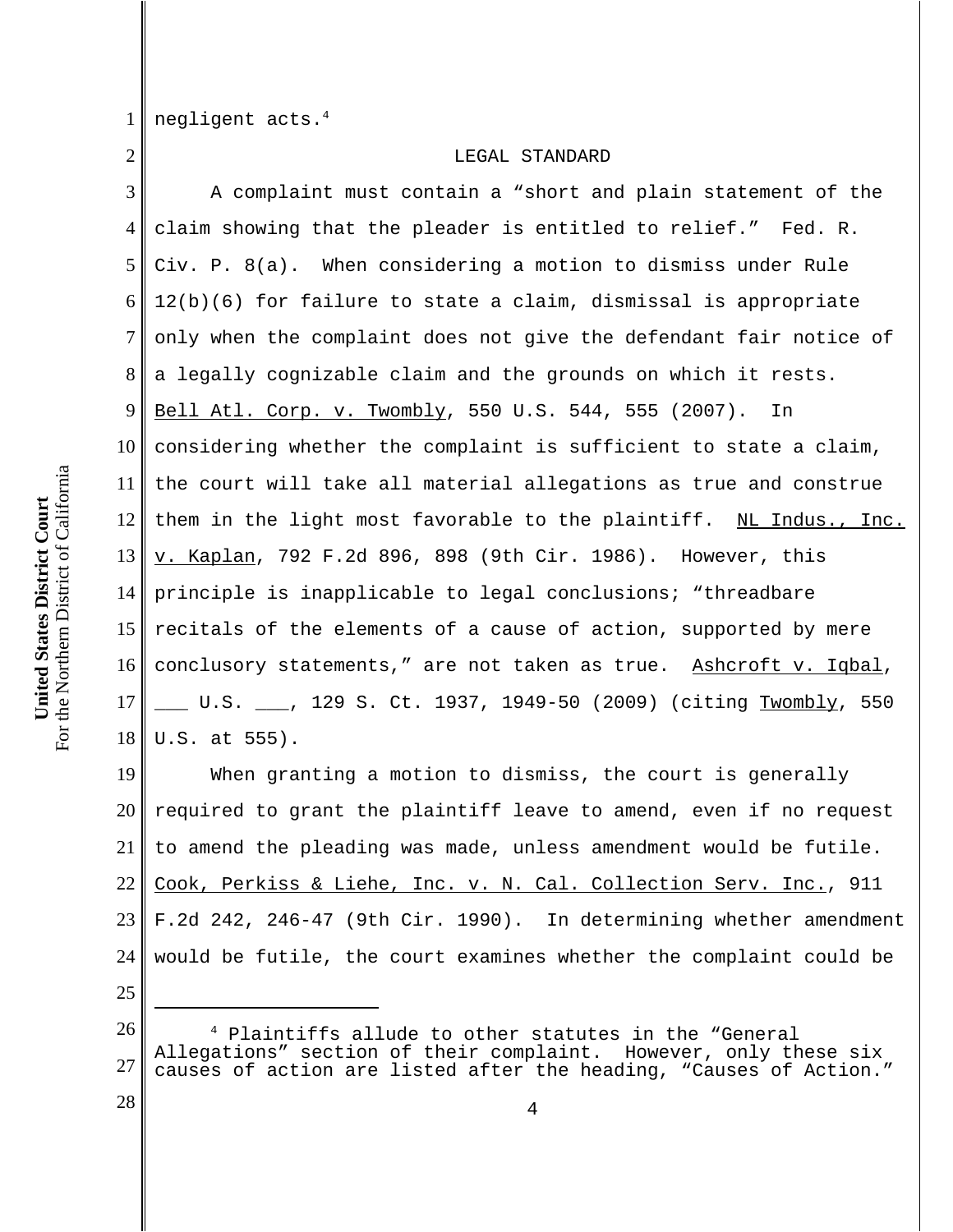1 2 3 amended to cure the defect requiring dismissal "without contradicting any of the allegations of [the] original complaint." Reddy v. Litton Indus., Inc., 912 F.2d 291, 296 (9th Cir. 1990).

## DISCUSSION

5 6 7 8 9 10 11 12 Plaintiffs' opposition appears to be a form response, largely identical to that filed in Padilla, and fails to address arguments raised in Wells Fargo's motion to dismiss. Their opposition, like their complaint, also does not explain Wells Fargo's role with respect to their loan. However, Plaintiffs address a claim for violations of the Real Estate Settlement Procedures Act (RESPA), 12 U.S.C. §§ 2601, et seq. Although their complaint does not contain such a claim, the Court considers and dismisses it below.

13 I. Set Aside of Foreclosure Sale

14 15 16 Wells Fargo argues that Plaintiffs' entire complaint must be dismissed because they lack standing to challenge the foreclosure sale. This argument sweeps too broadly.

17 18 19 20 21 22 23 24 25 26 27 It is not evident that Plaintiffs are challenging the September, 2010 sale of the Oceanside Way property. Even if they are, they have not offered a basis to set it aside. A plaintiff seeking to set aside a foreclosure sale must first allege tender of the amount of the secured indebtedness. Abdallah v. United Savings Bank, 43 Cal. App. 4th 1101, 1109 (1996) (citing FPCI RE-HAB 01 v. E & G Investments, Ltd., 207 Cal. App. 3d 1018, 1021-22 (1989)); Smith v. Wachovia, 2009 WL 1948829, at \*3 (N.D. Cal.). Without pleading tender or the ability to offer tender, a plaintiff cannot state a cause of action to set aside a foreclosure sale. Karlsen v. Am. Savings & Loan Ass'n, 15 Cal. App. 3d 112, 117 (1971)

For the Northern District of California For the Northern District of California United States District Court **United States District Court**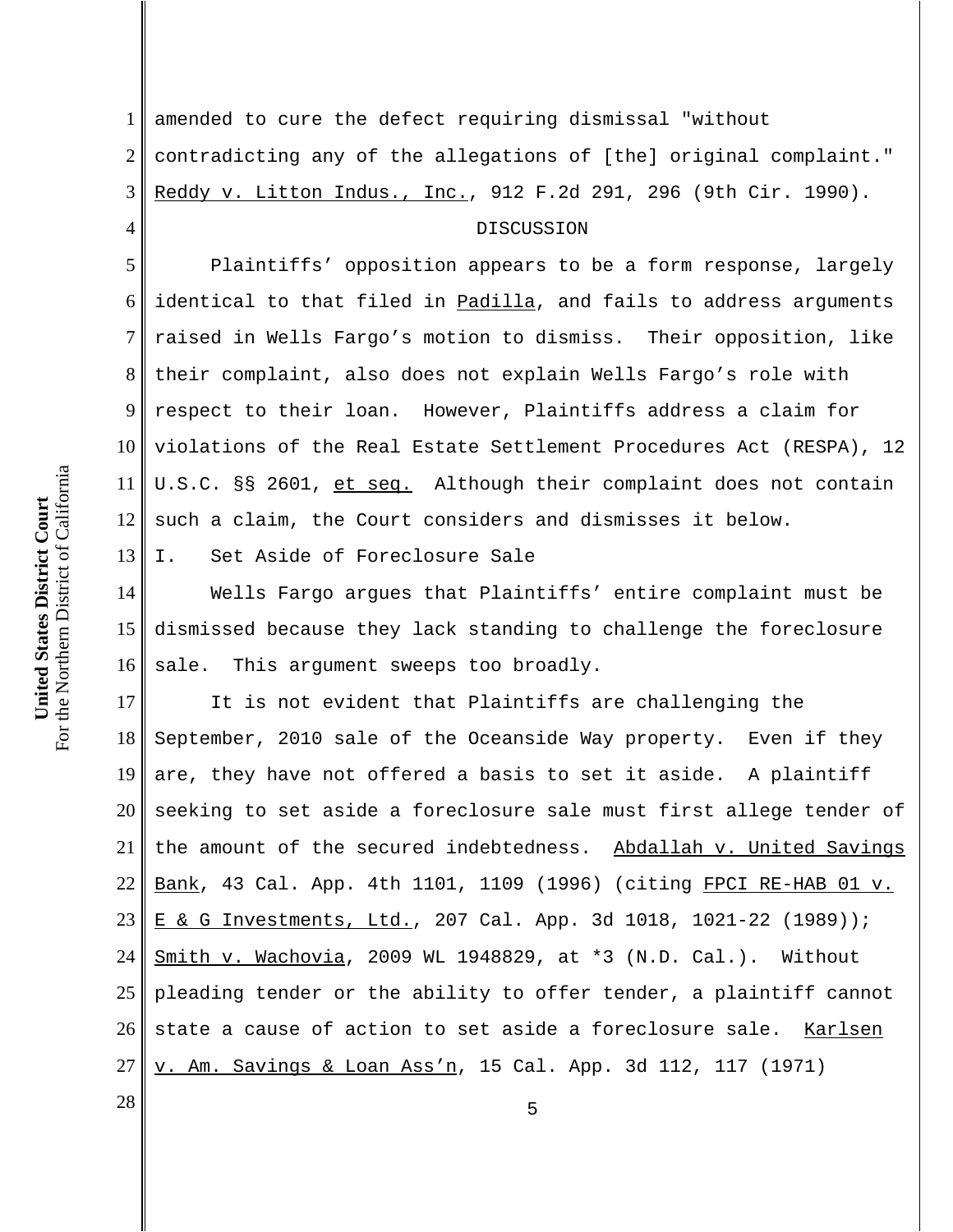1 2 (citing Copsey v. Sacramento Bank, 133 Cal. 659, 662 (1901)); Smith, 2009 WL 1948829, at \*3 (citing Karlsen).

3 4 5 6 7 8 Plaintiffs have not alleged facts that warrant setting aside the foreclosure sale. Even if they had, Plaintiffs do not allege tender or the current ability to offer tender. Thus, to the extent that they seek to set aside the foreclosure sale, Plaintiffs offer no basis to do so. This does not, however, warrant dismissal of their entire complaint.

9 II. Quiet Title

10 11 12 13 14 15 16 Plaintiffs ask that title in the Oceanside Way property be quieted in their favor. To state a claim for quiet title under California law, a plaintiff's complaint must contain: (1) a description of the property; (2) the title of the plaintiff and its basis; (3) the adverse claims to that title; (4) the date as of which the determination is sought; and  $(5)$  a prayer for relief of quiet title. Cal. Civ. Proc. Code § 761.020.

17 18 19 20 21 22 Plaintiffs do not allege that Wells Fargo has asserted any adverse claim to title in the Oceanside Way property. Plaintiffs' opposition discusses a lender's rights with respect to the property, but they do not aver that Wells Fargo was their lender; as noted above, Provident Funding was named as Plaintiffs' lender in the DOT.

23 24 25 26 27 Even if Wells Fargo asserted a claim against the property, Plaintiffs have failed to plead facts that tend to show that they have a colorable claim to the property. Plaintiffs appear to assert that they still hold title because no lender ever presented them with the original promissory note and, as a result, the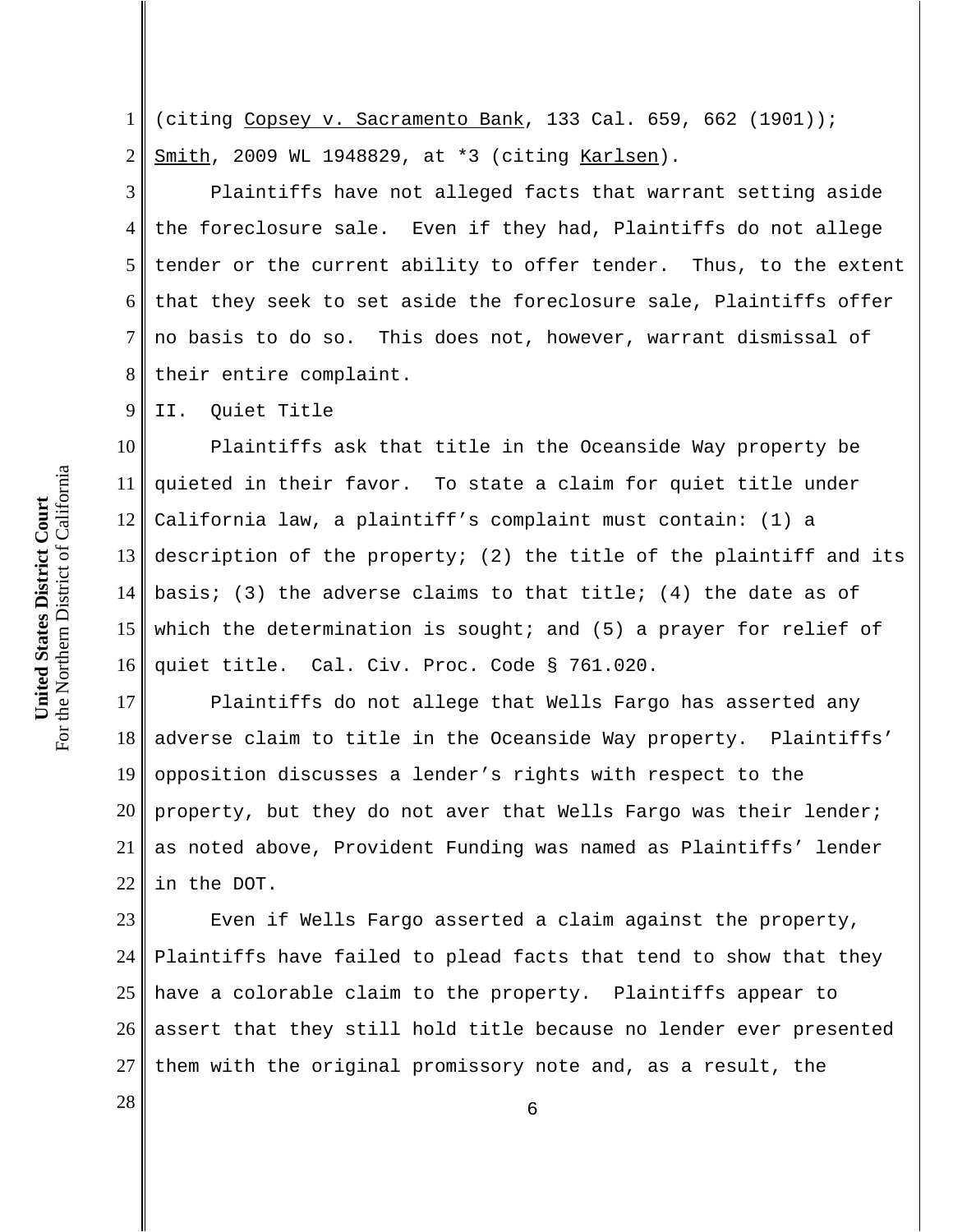1 2 3 4 5 6 7 8 9 10 11 12 foreclosure sale was improper. However, in California, there is no requirement that a trustee produce the original promissory note prior to a non-judicial foreclosure sale. See, e.g., Pantoja v. Countrywide Home Loans, Inc., 640 F. Supp. 2d 1177, 1186 (N.D. Cal. 2009); Smith v. Wachovia, 2009 WL 1948829, at \*3 (N.D. Cal.); Neal v. Juarez, 2007 WL 2140640, \*8 (S.D. Cal.). California Civil Code sections 2924 through 2924k "provide a comprehensive framework for the regulation of a non-judicial foreclosure sale pursuant to a power of sale contained in a deed of trust." Knapp v. Doherty, 123 Cal. App. 4th 76, 86 (2004) (quoting Moeller v. Lien, 25 Cal. App. 4th 822, 830 (1994)). <u>Knapp</u> explains the non-judicial foreclosure process as follows:

Upon default by the trustor [under a deed of trust containing a power of sale], the beneficiary may declare a default and proceed with a nonjudicial foreclosure sale. The foreclosure process is commenced by the recording of a notice of default and election to sell by the trustee. After the notice of default is recorded, the trustee must wait three calendar months before proceeding with the sale. After the 3-month period has elapsed, a notice of sale must be published, posted and mailed 20 days before the sale and recorded 14 days before the sale.

19 20 21 22 23 24 Knapp, 123 Cal. App. 4th at 86 (citation omitted). "A properly conducted nonjudicial foreclosure sale constitutes a final adjudication of the rights of the borrower and lender." Id. at 87. Plaintiffs have not alleged actionable irregularities in the nonjudicial foreclosure sale. Thus, it appears that the September, 2010 sale resolved ownership rights to the property.

25 26 27 Plaintiffs have not alleged that Wells Fargo has asserted a claim to the property, nor have they have alleged facts tending to show that they have a colorable claim of title. Accordingly,

13

14

15

16

17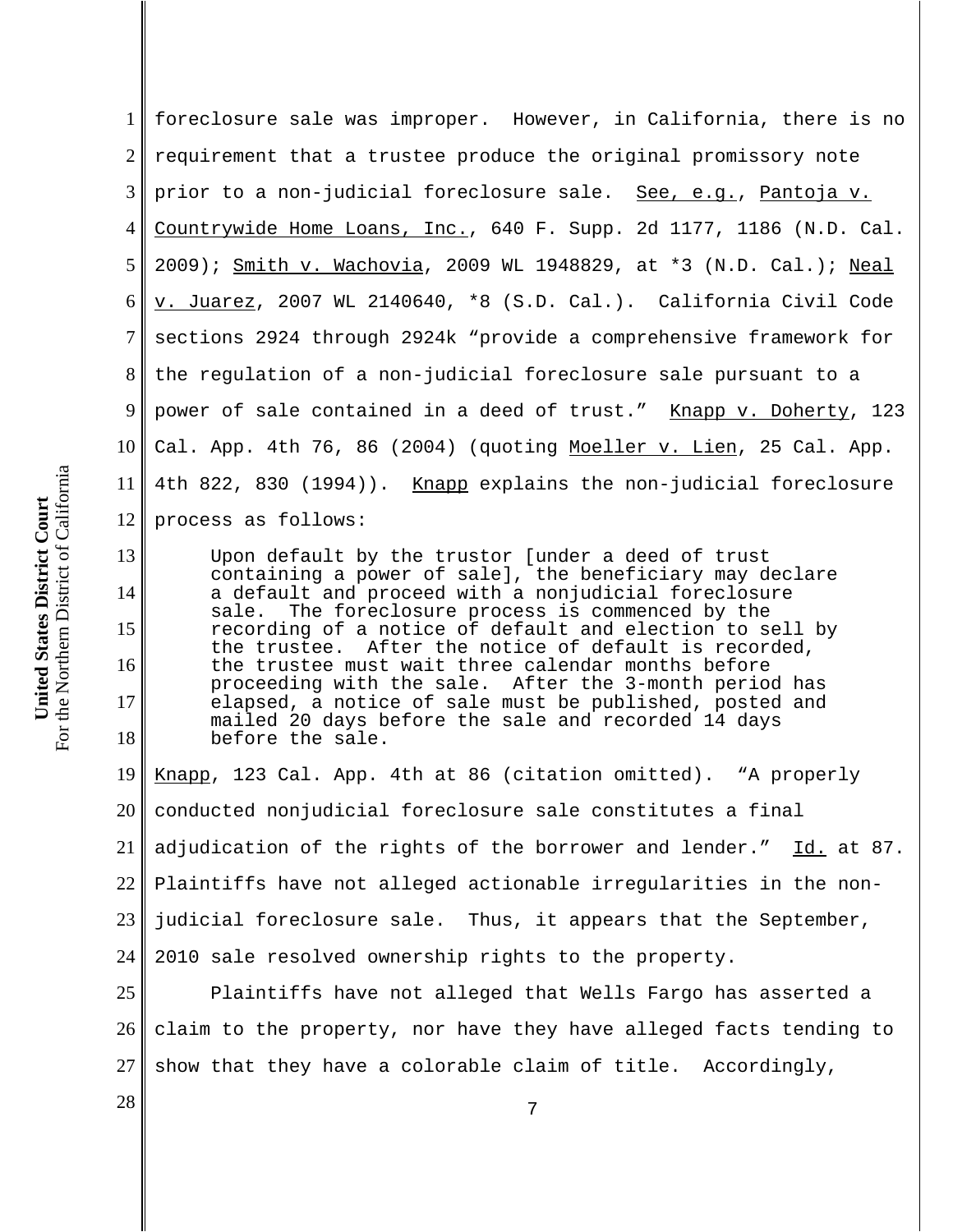For the Northern District of California For the Northern District of California United States District Court **United States District Court**

27

1 2 Plaintiffs' request to quiet title is dismissed with leave to amend.

3 III. Breach of Fiduciary Duty

4 5 6 7 8 9 10 11 12 13 14 Absent special circumstances, a loan transaction, like all ordinary banking transactions, does not establish a fiduciary relationship between the borrower and lender. Oaks Mgmt. Corp. v. Superior Court, 145 Cal. App. 4th 453, 466 (2006); see also Price v. Wells Fargo Bank, 213 Cal. App. 3d 465, 476 (1989) ("A debt is not a trust and there is not a fiduciary relation between debtor and creditor as such. The same principle should apply with even greater clarity to the relationship between a bank and its loan customers."). Generally, a financial institution does not owe a borrower a duty of care. Nymark v. Heart Fed. Sav. & Loan Ass'n, 213 Cal. App. 3d 1089, 1095-96 (1991).

15 16 17 18 19 20 21 22 23 Plaintiffs did not respond to Wells Fargo's argument that they have not alleged facts suggesting that it was their fiduciary. Instead, in their opposition, Plaintiffs complain about their lender's role in their original loan transaction. However, as already noted, Plaintiffs' DOT names Provident Funding, not Wells Fargo, as their lender. Even if Wells Fargo were their lender, Plaintiffs do not allege facts to suggest that there were special circumstances surrounding the loan transaction that gave rise to a fiduciary relationship.

24 25 26 Accordingly, Plaintiffs' breach of fiduciary duty claim is dismissed. Plaintiffs are granted leave to amend to allege facts that support their assertion that Wells Fargo was their fiduciary.

 $\begin{array}{c|c|c|c|c} \hline 28 & & & 8 \ \hline \end{array}$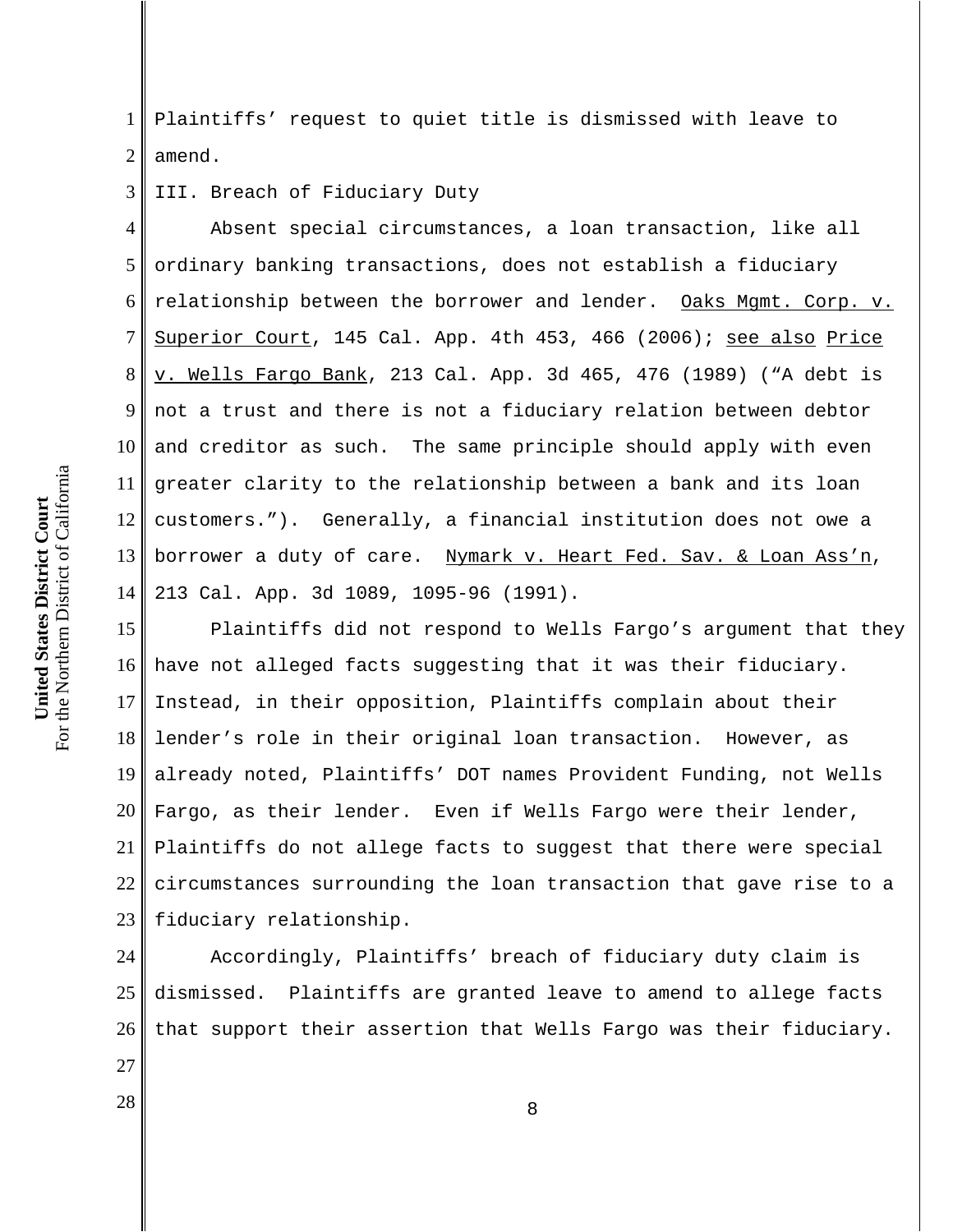1 IV. Negligence and Negligence Per Se

2 3 Plaintiffs plead claims for negligence and "negligence per se."

4 5 6 7 8 9 10 11 12 13 14 15 16 17 18 19 20 21 22 23 24 25 26 To state a claim for negligence, a plaintiff must allege (1) the defendant's legal duty of care to the plaintiff; (2) the defendant's breach of duty; (3) injury to the plaintiff as a result of the breach; and (4) damage to the plaintiff. Hoyem v. Manhattan Beach City Sch. Dist., 22 Cal. 3d 508, 513 (1978). "The legal duty of care may be of two general types: (a) the duty of a person to use ordinary care in activities from which harm might reasonably be anticipated, or (b) an affirmative duty where the person occupies a particular relationship to others." McGettigan v. Bay Area Rapid Transit Dist., 57 Cal. App. 4th 1011, 1016-17 (1997). "[A]s a general rule, a financial institution owes no duty of care to a borrower when the institution's involvement in the loan transaction does not exceed the scope of its conventional role as a mere lender of money." Nymark, 231 Cal. App. 3d at 1095; see also Kinner v. World Savings & Loan Ass'n, 57 Cal. App. 3d 724, 732 (1976) (holding no duty of care owed by lender to borrower to ensure adequacy of construction loan); Wagner v. Benson, 101 Cal. App. 3d 27, 35 (1980) (finding no duty owed by lender to borrower where lender is not involved extensively in borrower's business). Courts, including this one, have applied this rule to loan servicers. See, e.g., Hendrickson v. Popular Mortg. Servicing, Inc., 2009 WL 1455491, \*7 (N.D. Cal.); Marks v. Ocwen Loan Servicing, 2008 WL 344210, \*6 (N.D. Cal.).

Negligence per se is not a cause of action, but rather an

For the Northern District of California For the Northern District of California United States District Court **United States District Court**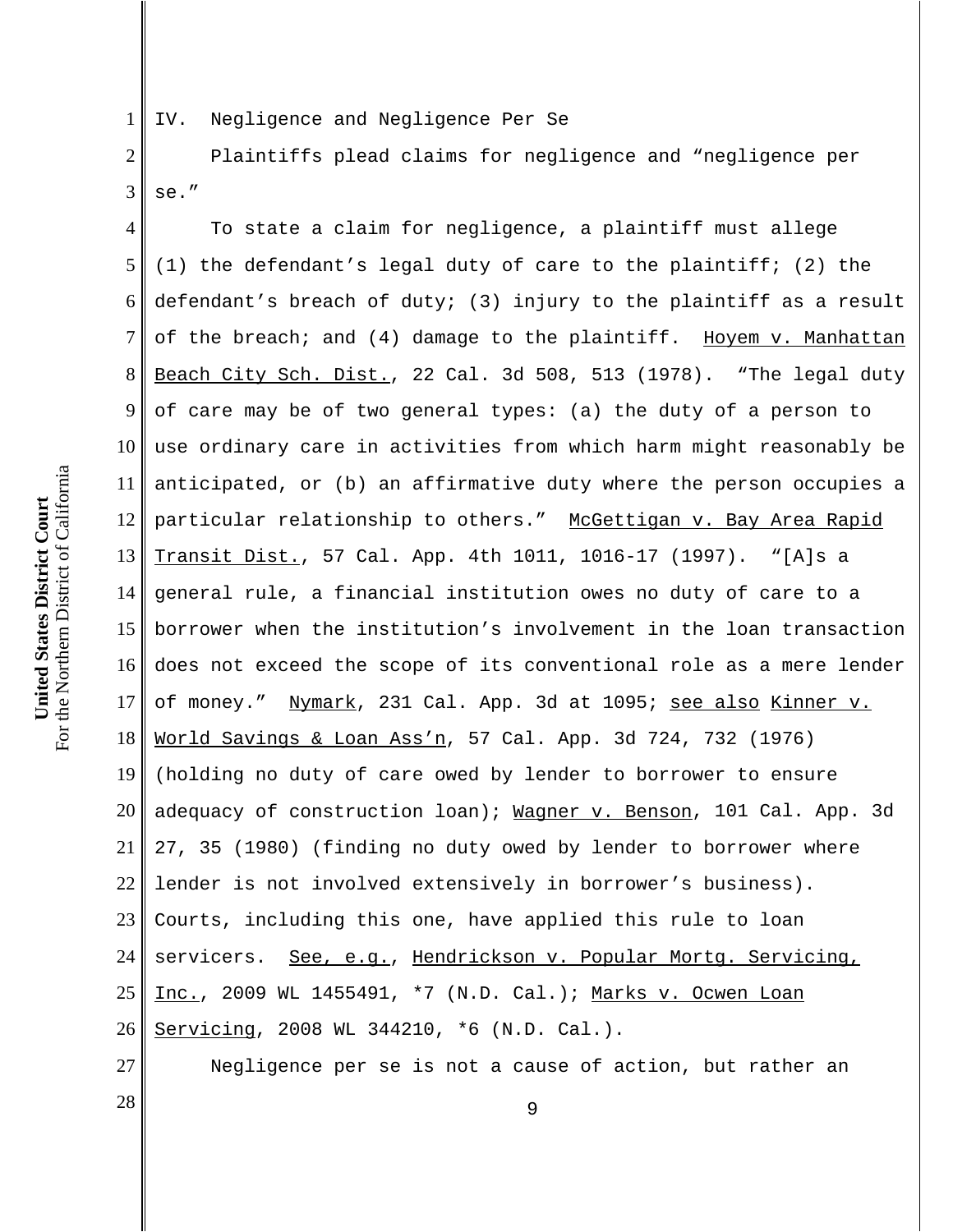1 2 3 4 5 6 7 8 9 10 11 12 13 14 15 16 17 18 19 20 21 22 23 evidentiary presumption that a party failed to exercise due care if (1) He violated a statute, ordinance, or regulation of a public entity; (2) The violation proximately caused death or injury to person or property; (3) The death or injury resulted from an occurrence of the nature which the statute, ordinance, or regulation was designed to prevent; and (4) The person suffering the death or the injury to his person or property was one of the class of persons for whose protection the statute, ordinance, or regulation was adopted. Cal. Evid. Code § 669. Plaintiffs allege that Wells Fargo "owed a general duty of care . . . to perform due diligence as to" their loan and to avoid marketing loans they knew that borrowers could not afford. Compl. 28-29. In their opposition, they also assert that Wells Fargo also had a duty of care under TILA, RESPA, the Home Ownership and Equity Protection Act (HOEPA) and related regulations. The allegations supporting their negligence claim focus on the original loan agreement, which they executed in June, 2006. However, Plaintiffs do not allege that Wells Fargo was involved in the original loan transaction, nor do any of the proffered loan documents suggest that it was. Therefore, Wells Fargo could not have undertaken any of the improper acts alleged in this cause of action.

Further, Wells Fargo notes that Plaintiffs' negligence claim was not filed within two years of the date of the alleged injury, as required by the statute of limitations. Cal. Civ. Proc. Code § 335.1. Plaintiffs did not respond directly to this argument.

For the Northern District of California For the Northern District of California United States District Court **United States District Court**

24

25

26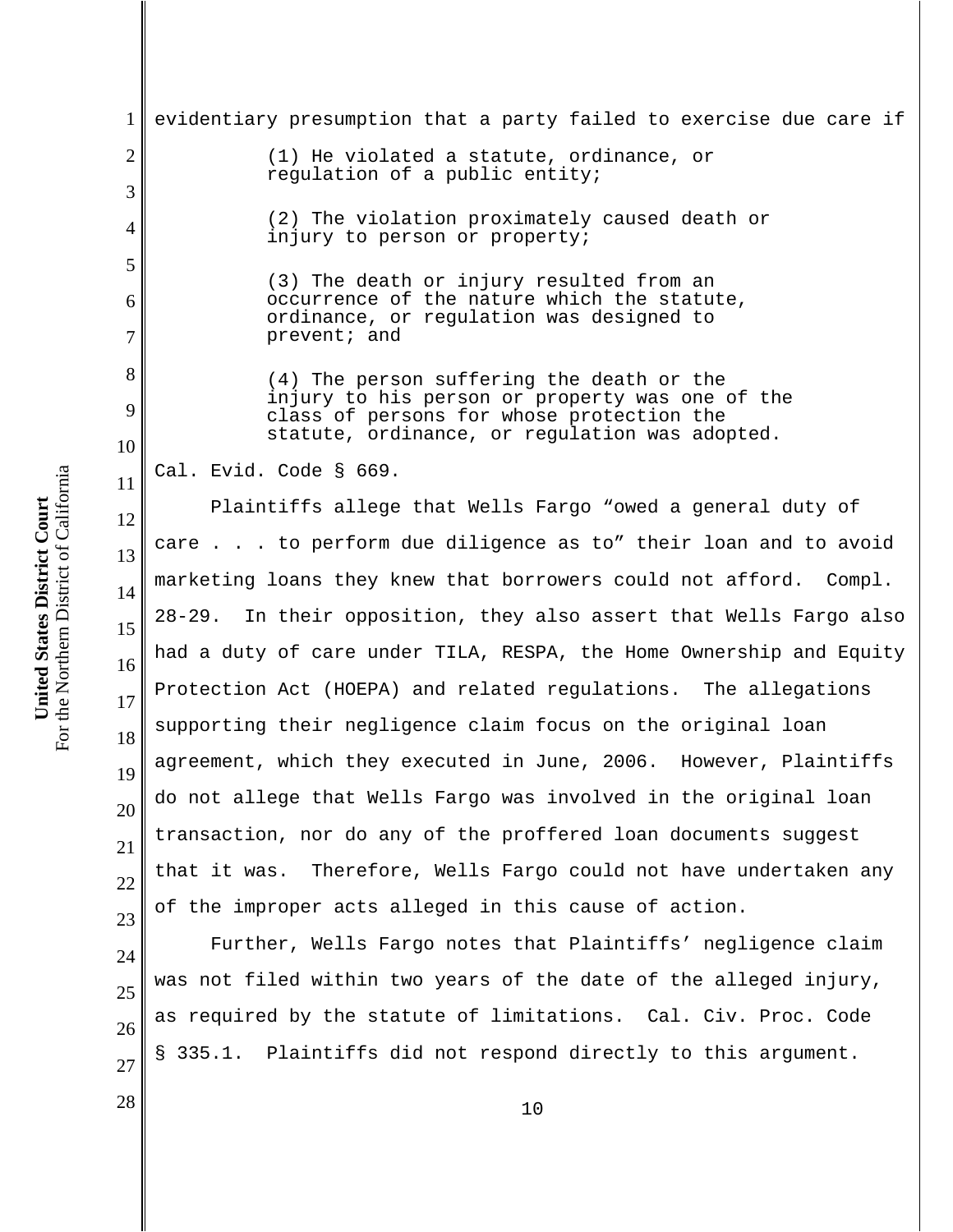1 2 3 4 Instead, they include in their opposition a general section on "Statute of Limitations / Equitable Tolling," in which they complain that they were victims of fraud and ask that all limitations periods be equitably tolled.

5 6 7 Plaintiffs' arguments appear to implicate the doctrine of equitable estoppel, not equitable tolling. As explained by the California Supreme Court,

Equitable tolling and equitable estoppel are distinct doctrines. Tolling, strictly speaking, is concerned with the point at which the limitations period begins to run and with the circumstances in which the running of the limitations period may be suspended. Equitable estoppel, however, comes into play only after the limitations period has run and addresses the circumstances in which a party will be estopped from asserting the statute of limitations as a defense to an admittedly untimely action because his conduct has induced another into forbearing suit within the applicable limitations period.

14 15 16 17 18 19 20 Lantzy v. Centex Homes, 31 Cal. 4th 363, 383 (2003) (citations and internal quotation and editing marks omitted). Fraud that prevents a party from filing suit could justify estopping a defendant from asserting a statute of limitations defense. Id. at 384. However, Plaintiffs fail to plead that Wells Fargo engaged in any fraud that precluded them from filing suit. Thus, equitable estoppel is not warranted.

21 22 23 24 25 26 Plaintiffs have not stated a claim for negligence and are not entitled to a presumption of negligence per se. Further, their negligence claim appears to be time-barred. Accordingly, their negligence claim is dismissed. Plaintiffs are granted leave to amend to plead facts that support a negligence claim that is not barred by the two-year statute of limitations.

For the Northern District of California For the Northern District of California United States District Court **United States District Court**

8

9

10

11

12

13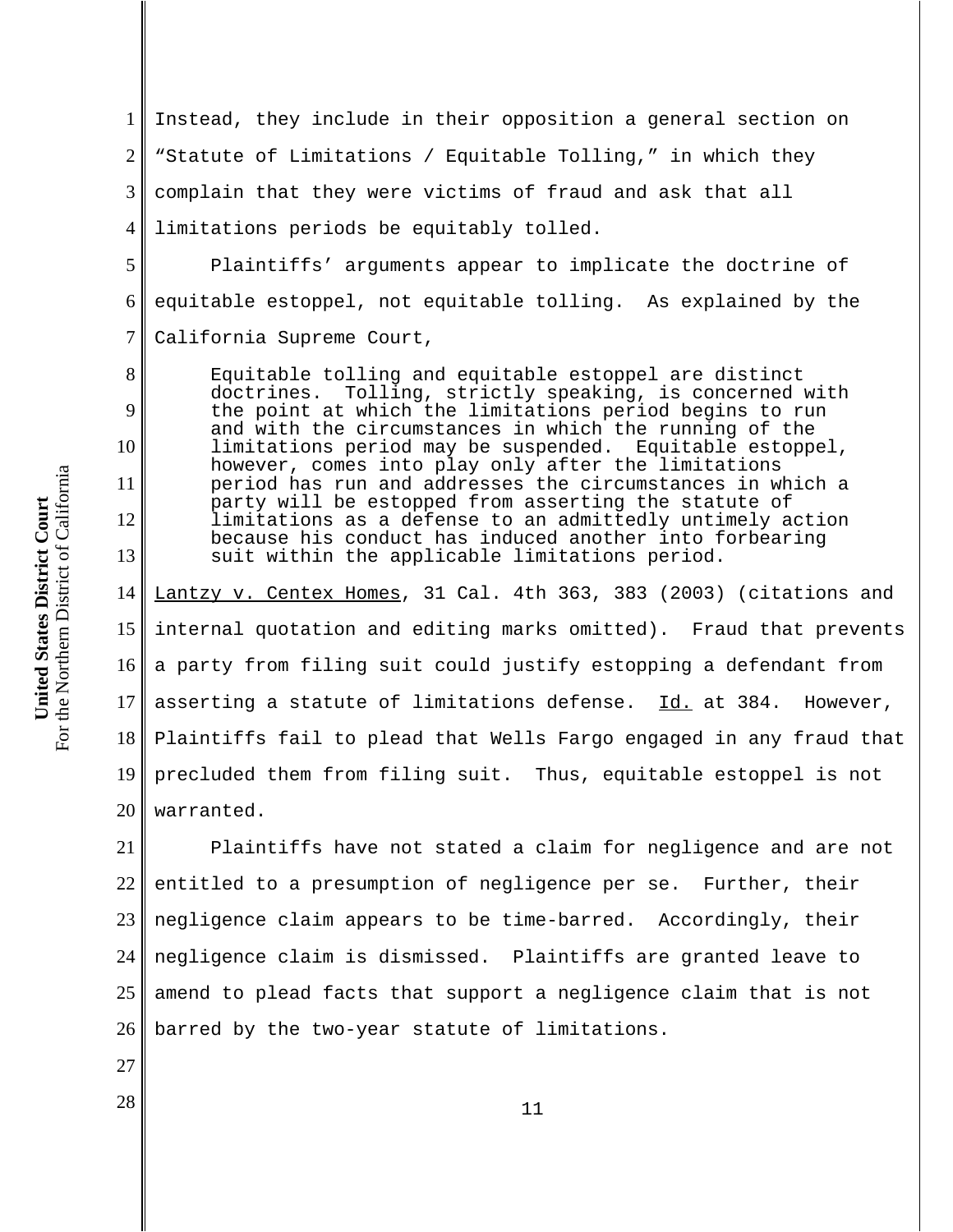1 V. Fraud

2 3 4 In this cause of action, Plaintiffs allege that unnamed "Agents" made misrepresentations with the intention of inducing Plaintiffs to act in reliance on them.

5 6 7 8 9 10 11 12 13 14 15 16 17 18 19 Because all of Plaintiffs' allegations of fraud address the loan origination and closing procedures, they do not implicate Wells Fargo, which does not appear to have been involved in these transactions. Therefore, Wells Fargo is not the proper party on this claim. Also, Plaintiffs' allegations lack the specificity required under Federal Rule of Civil Procedure 9(b) for all claims sounding in fraud. See Fed. R. Civ. P. 9(b) ("In all averments of fraud or mistake, the circumstances constituting fraud or mistake shall be stated with particularity."); Wool v. Tandem Computers, Inc., 818 F.2d 1433, 1439 (9th Cir. 1987) (allegations must include the time, place and nature of the alleged fraudulent activities). Therefore, Wells Fargo's motion to dismiss this claim is granted. Plaintiffs are granted leave to amend to plead specific facts, including the time, place and nature of Wells Fargo's alleged fraudulent conduct.

20 21 22 23 24 25 VI. Breach of the Covenant of Good Faith and Fair Dealing Under California law, "[t]he prerequisite for any action for breach of the implied covenant of good faith and fair dealing is the existence of a contractual relationship between the parties, since the covenant is an implied term in the contract." Smith v. City & County of S.F., 225 Cal. App. 3d 38, 49 (1990).

26 27 Plaintiffs have not alleged that they have any direct contractual relationship with Wells Fargo. In their opposition,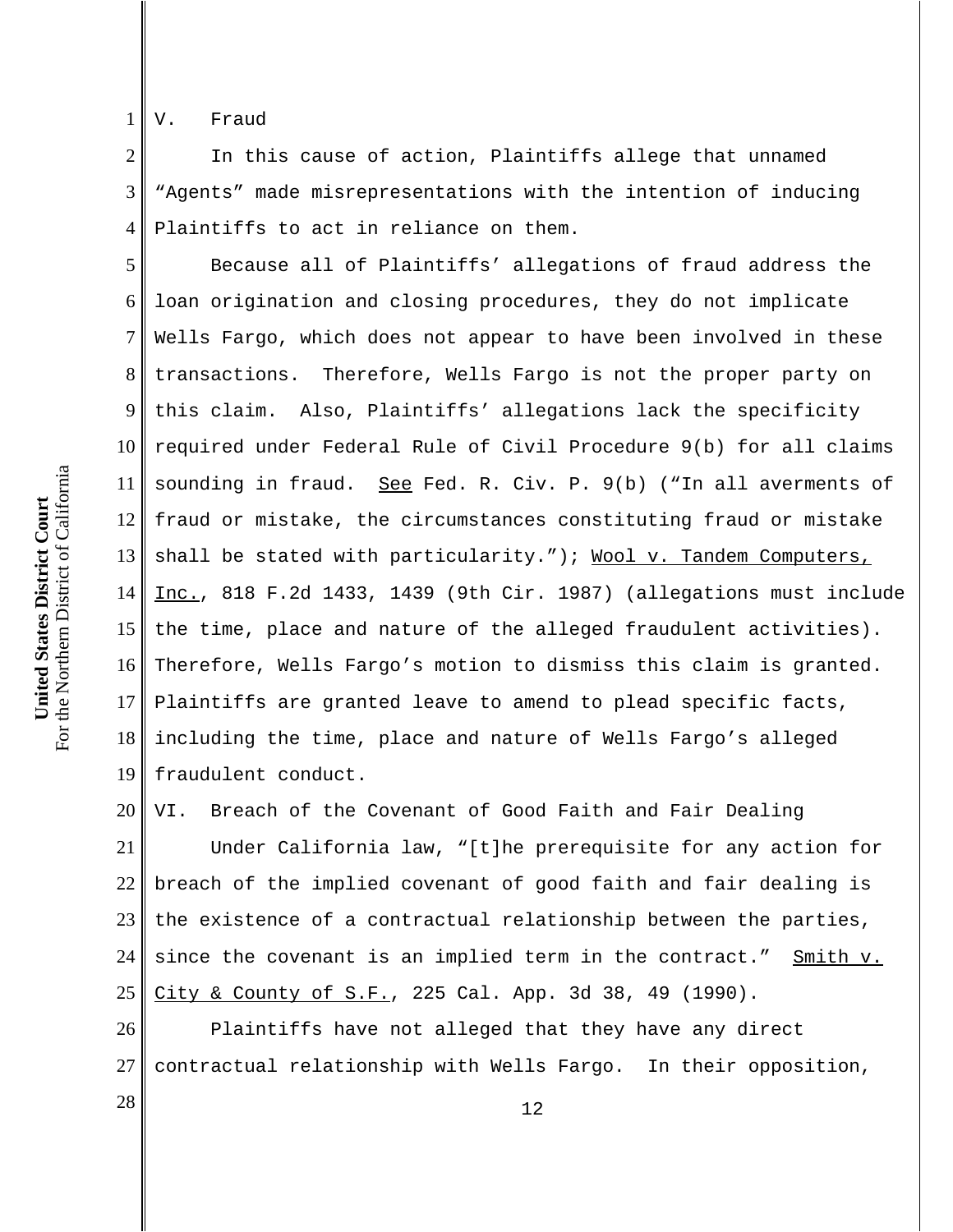1 2 3 4 5 Plaintiffs do not address Wells Fargo's argument on this point. Therefore, Plaintiffs' claim for breach of the covenant of good faith and fair dealing is dismissed. They are granted leave to amend to plead the nature of their contract with Wells Fargo, if any, and how it was breached.

6 VII. Truth in Lending Act

7 8 9 10 11 12 13 14 TILA was enacted "to assure a meaningful disclosure of credit terms so that the consumer will be able to compare more readily the various credit terms available to him and avoid the uninformed use of credit." Yamamoto v. Bank of N.Y., 329 F.3d 1167, 1169 (9th Cir. 2003) (citing 15 U.S.C. § 1601(a)). If required disclosures are not made, the consumer may obtain damages or seek to rescind the loan. Id. at 1170; Martinez v. EMC Mortg. Corp., 2009 WL 2043013, \*5 (E.D. Cal.).

15 16 17 18 19 20 21 22 The only parties who can be liable for TILA violations are the original creditor and assignees of that creditor. 15 U.S.C. §§ 1640, 1641; Redic v. Gary H. Watts Realty Co., 762 F.2d 1181, 1185 (4th Cir. 1985); Nevis v. Wells Fargo Bank, 2007 WL 2601213, \*2 (N.D. Cal.). Servicers of consumer obligations are not treated as assignees for purposes of imposing liability unless they are also the owner of the obligation. 15 U.S.C. § 1641(f); Chow v. Aegis Mortg. Corp., 286 F. Supp. 2d 956, 959 (N.D. Ill. 2003).

23 24 25 26 27 Here, Provident Funding was the original lender of the loan; Plaintiffs did not plead, nor are there any documents that show, that Wells Fargo is an assignee of Provident Funding. Because Wells Fargo is not the original lender or the assignee of the lender, it is not a proper party to a TILA action and, therefore,

 $\begin{array}{|c|c|c|c|c|}\n \hline\n 28 & 13 \\
\hline\n \end{array}$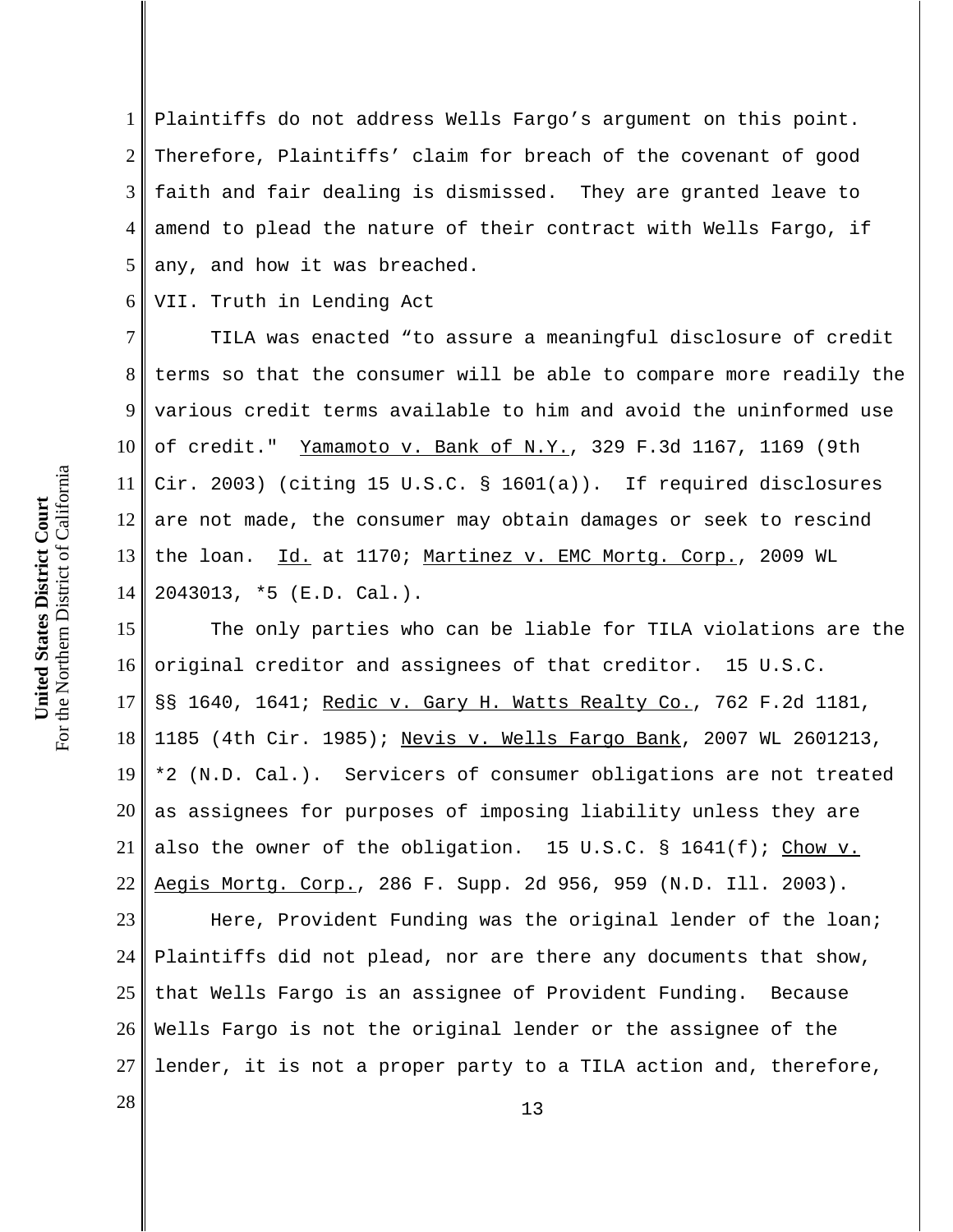1 this claim is dismissed.

2 3 4 5 6 7 Moreover, Wells Fargo cannot be liable for damages because the one-year statute of limitations has expired. 15 U.S.C. § 1640(e). Plaintiffs executed the loan agreement in June, 2006 but filed their lawsuit in September, 2010. Thus, the TILA claim for damages is untimely. Their attempt to seek equitable relief from the statute of limitations fails for the reasons stated above.

8 9 10 11 12 13 14 15 16 17 18 19 20 21 Plaintiffs' TILA claim for rescission fails because the Oceanside Way property has already been sold. See Beach v. Ocwen Fed. Bank, 523 U.S. 410, 411 (1998) (stating that 15 U.S.C. § 1635(f) provides that right of rescission expires three years after loan closes or upon the sale of secured property, whichever is earlier). Furthermore, Plaintiffs have not alleged the present ability to tender amounts owed under the loan. Courts have discretion to condition rescission under TILA on tender by the borrower of funds received from the lender. Yamamoto, 329 F.3d at 1171; Martinez v. EMC Mortg. Corp., 2009 WL 2043013 \*6 (E.D. Cal.) (noting "absent meaningful tender, TILA rescission is an empty remedy, not capable of being granted"). Plaintiffs do not respond to Wells Fargo's argument that they must tender amounts owed under the loan.

22 23 24 25 26 For all of the reasons above, the Court grants Wells Fargo's motion to dismiss the TILA claim. Plaintiffs are granted leave to amend to plead facts showing that Wells Fargo is a proper TILA defendant and that support equitable relief from the one-year statute of limitations for damages.

For the Northern District of California For the Northern District of California United States District Court **United States District Court**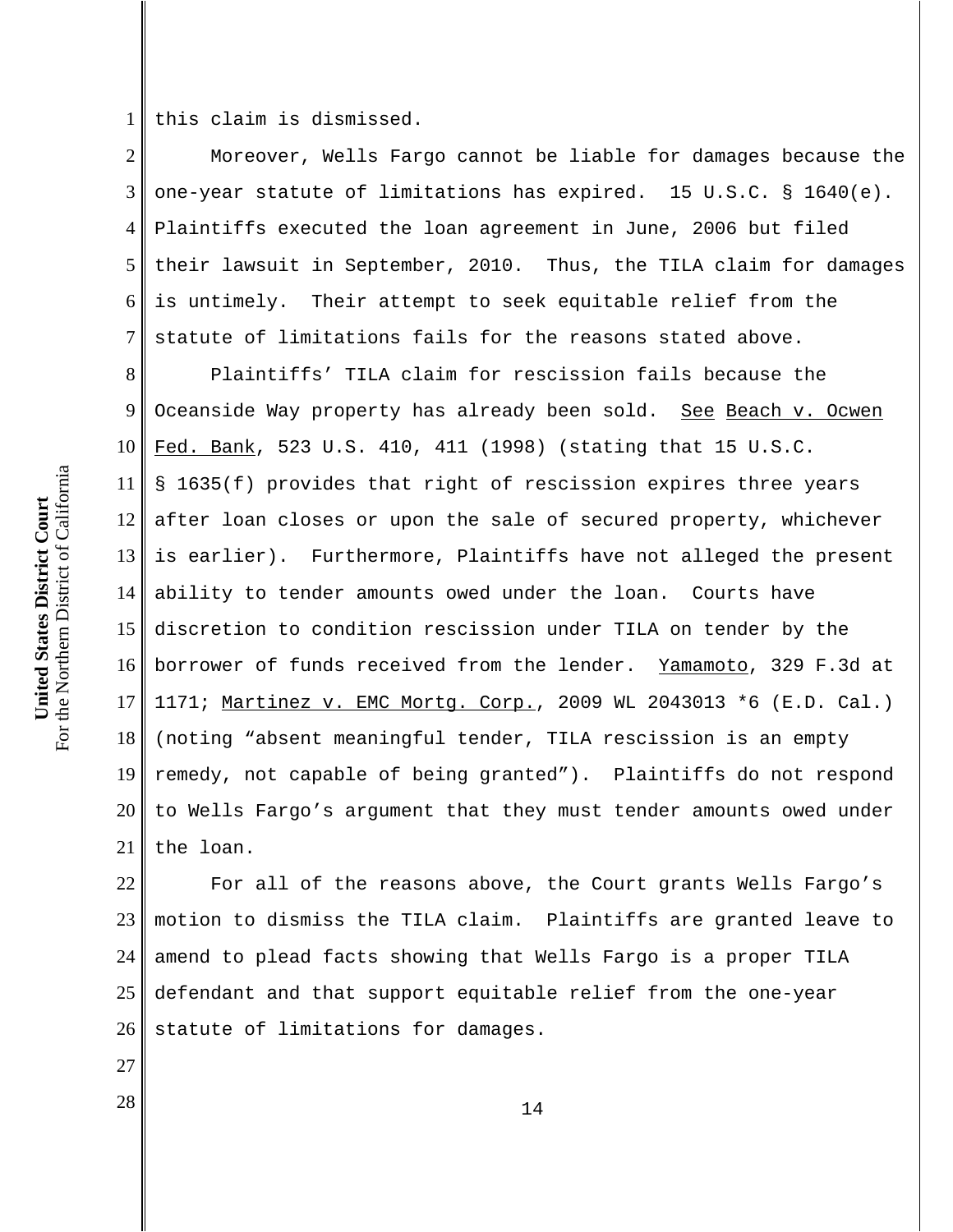1 VIII. Intentional Infliction of Emotional Distress

2 3 4 5 6 7 8 9 10 11 12 13 A claim of intentional infliction of emotional distress requires a plaintiff to plead: "(1) extreme and outrageous conduct by the defendant with the intention of causing, or reckless disregard of the probability of causing, emotional distress; (2) the plaintiff's suffering severe or extreme emotional distress; and (3) actual and proximate causation of the emotional distress by the defendant's outrageous conduct." Christensen v. Superior Court, 54 Cal. 3d 868, 903 (1991). The conduct must be so extreme as to "exceed all bounds of that usually tolerated in a civilized community," id., and the distress so severe "that no reasonable man in a civilized society should be expected to endure it," Fletcher v. W. Nat'l Life Ins. Co., 10 Cal. App. 3d 376, 397 (1970).

14 15 16 17 18 19 20 21 22 Plaintiffs allege that the action of Wells Fargo, "driven as it was by profit at the expense of increasingly highly leveraged and vulnerable consumers who placed their faith and trust in the superior knowledge and position of Defendants," constituted extreme and outrageous conduct. Compl. 32. Plaintiffs' complaint, however, fails to allege sufficient facts showing extreme and outrageous conduct. Thus, Plaintiffs do not state a claim for intentional infliction of emotional distress against Wells Fargo. IX. Real Estate Settlement Procedures Act

23 24 25 26 27 Although Plaintiffs do not include a claim for violation of RESPA, 12 U.S.C. §§ 2601 et seq., in the section of the complaint entitled, "Causes of Action," the Court addresses it because Plaintiffs mention it several times in the "General Allegations" section of their complaint and in their opposition.

For the Northern District of California For the Northern District of California United States District Court **United States District Court**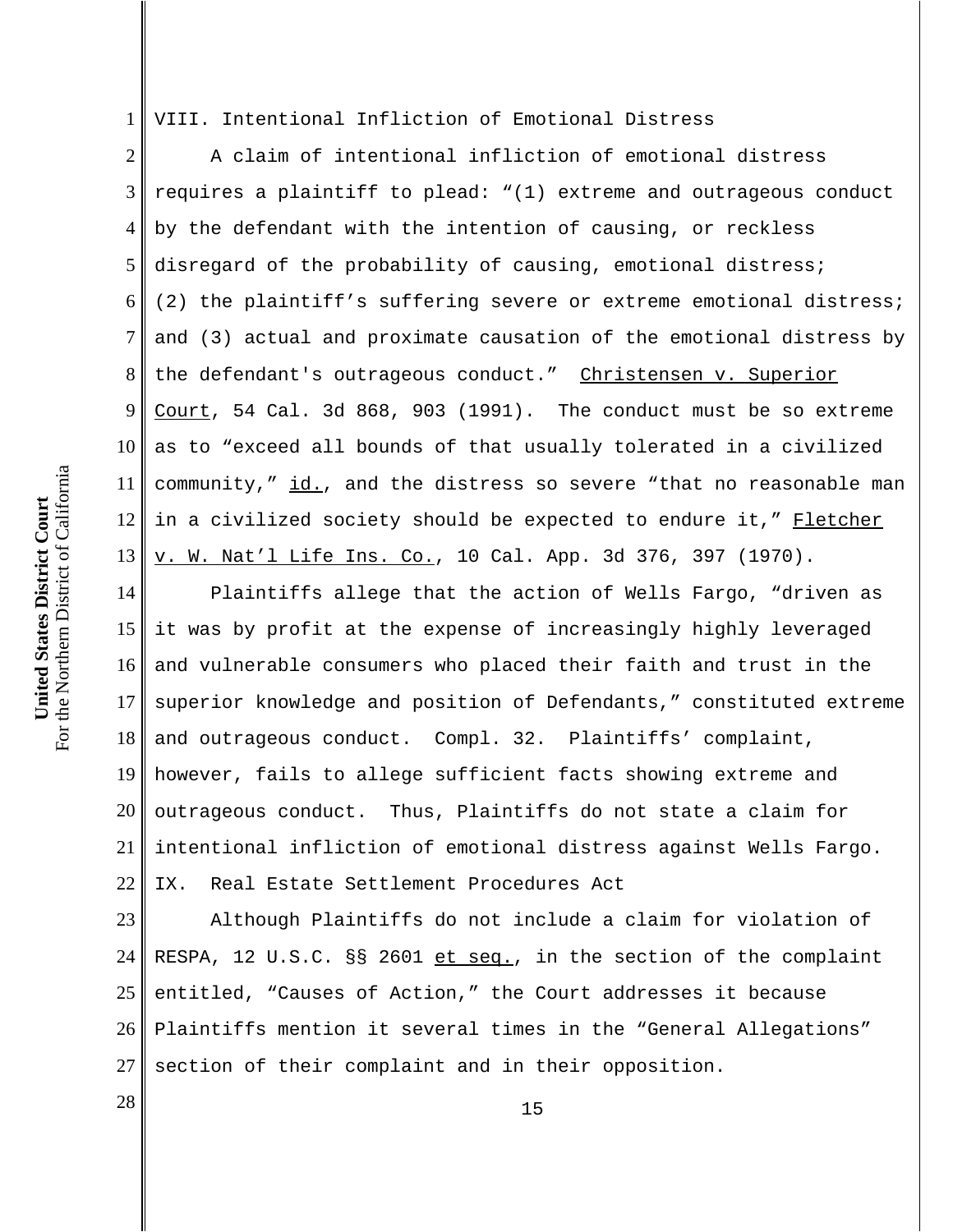1 2 3 4 5 Plaintiffs do not make clear under which sections of RESPA they bring their claim. However, they allege that they made a request for the production of the original promissory note and imply that Wells Fargo did not respond. Compl. at 2. This may be a claim under § 2605 for a response to a qualified written request.

6 7 8 9 10 11 12 13 14 15 16 17 18 19 20 21 22 23 24 25 26 27 The statute of limitation for § 2605 claims is three years, see 12 U.S.C. § 2614, and thus, a § 2605 claim premised on Plaintiffs' request for documents from Wells Fargo may not be timebarred. RESPA places a duty upon loan servicers to respond to "qualified written requests." Lawther v. Onewest Bank, 2010 WL 4936797, \*6 (N.D. Cal.). A qualified written request is one that includes identifying information about the borrower and provides "a statement of the reasons for the belief of the borrower, to the extent applicable, that the account is in error or provides sufficient detail to the servicer regarding other information sought by the borrower." 12 U.S.C. § 2605(c)(1). The request must be related to the servicing of the loan, and the servicer must provide a written response acknowledging receipt of the correspondence within twenty days, unless the requested action is taken within that period. Lawther, 2010 WL 4936797 at \*6. A loan servicer must respond only if the information requested is related to loan servicing. Id. If a loan servicer fails to comply with the provisions of § 2605, a borrower is entitled to any actual damages as a result of the failure. Id. The plaintiff must include, at the pleading stage, a demonstration of some actual pecuniary loss. Id. The plaintiff must also allege a causal relationship between the alleged damages and the RESPA violation.

 $\begin{array}{c|c|c|c} 28 & 16 \end{array}$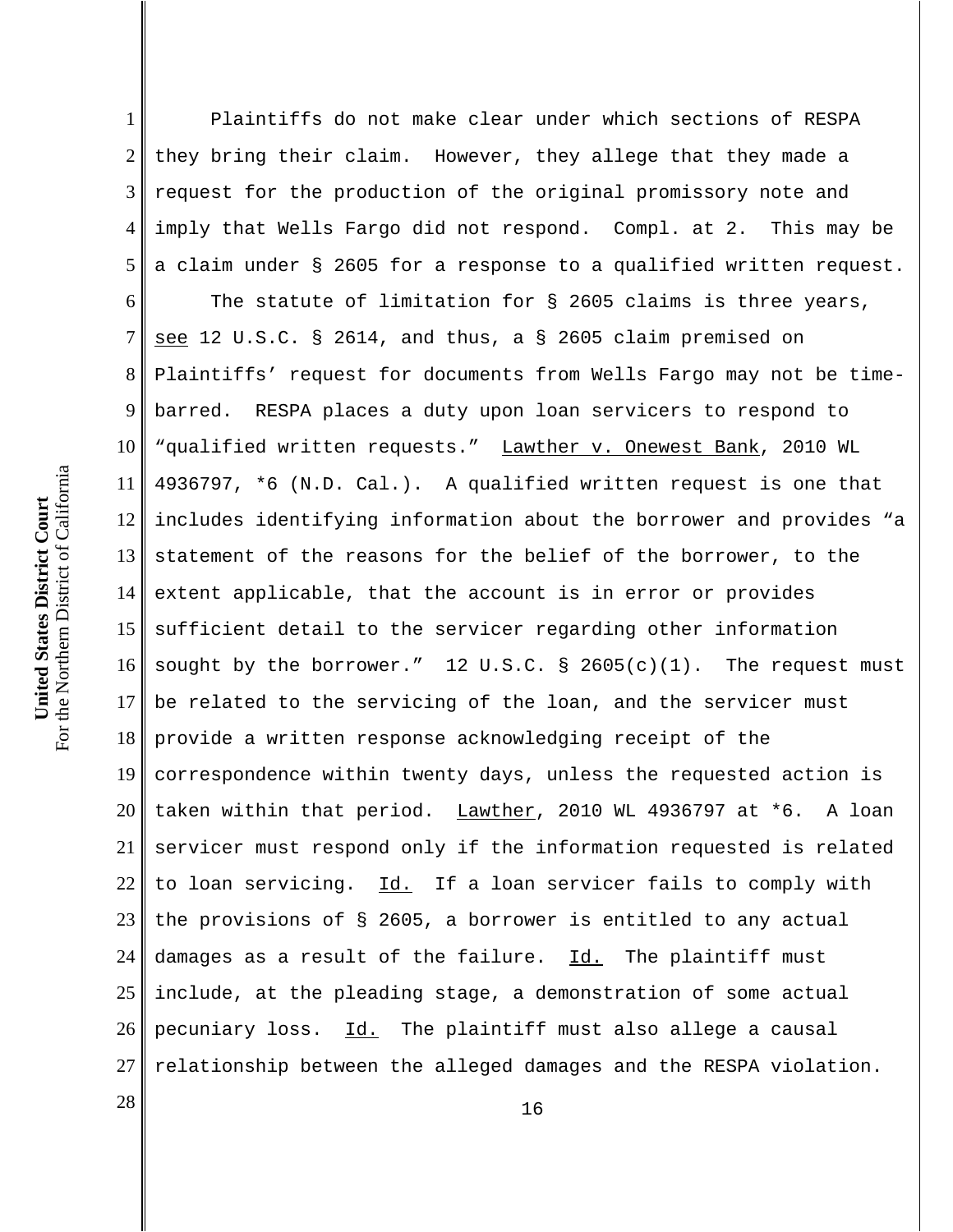For the Northern District of California For the Northern District of California United States District Court **United States District Court**

18

22

23

24

25

26

27

1 Id. at \*7.

2 3 4 5 6 7 8 9 It is possible that Plaintiffs could state a claim under § 2605 against Wells Fargo. However, they have not alleged that Wells Fargo was the servicer of their loan, that they made a qualified request for information related to the servicing of their loan, that Wells Fargo did not respond to their request in accordance with § 2605 and that this failure caused them to suffer damages. Therefore, the RESPA claim is dismissed with leave to amend to correct these deficiencies.

10 X. Preliminary Injunction

11 12 13 14 15 Attached to Plaintiffs' complaint, but not filed as a separate document, is a "Petition for Preliminary Injunction" that asks the Court to enjoin Wells Fargo from foreclosing on the Oceanside Way property. However, as noted above, the property was foreclosed in September, 2010, before Plaintiffs' lawsuit was filed.

16 17 Accordingly, Plaintiffs' request for a preliminary injunction is denied as moot.

## CONCLUSION

19 20 21 For the foregoing reasons, Wells Fargo's motion to dismiss is GRANTED. (Docket No. 8.) The Court's rulings are summarized as follows:

1. Any challenge of the September, 2010 foreclosure sale fails because Plaintiffs have not plead tender of the amounts owed on their loan or the ability to offer tender. Plaintiffs are granted leave to amend to cure this deficiency.

2. Plaintiffs' request that title be quieted in their favor

 $\begin{array}{c|c|c|c|c} \hline \end{array}$  28 | 17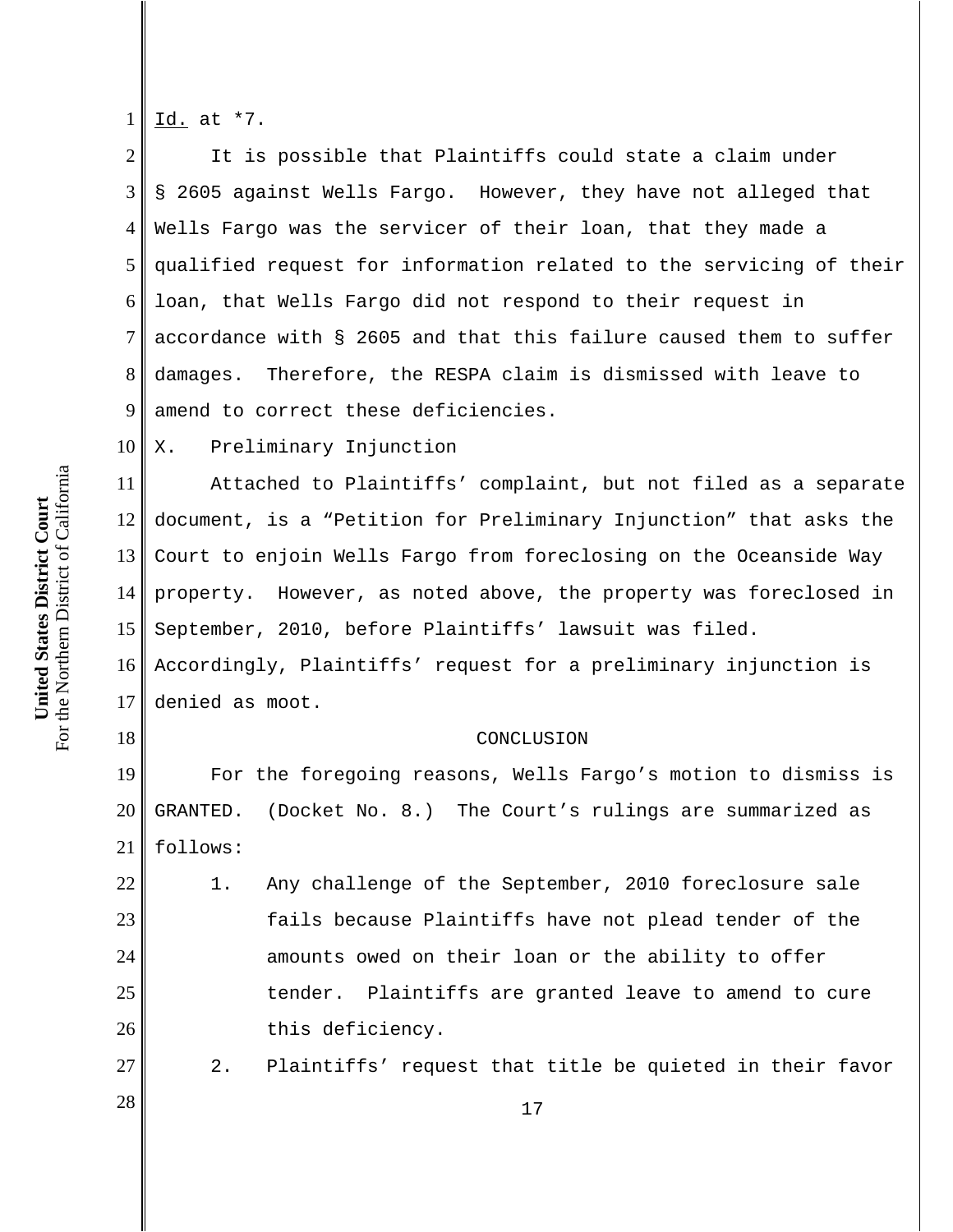is dismissed. Plaintiffs are granted leave to amend to allege that Wells Fargo has asserted an adverse claim against the Oceanside Way property and that they have a colorable claim to it.

- 3. Plaintiffs' claim for breach of fiduciary duty is dismissed. They are granted leave to amend to allege facts demonstrating that they had a fiduciary relationship with Wells Fargo.
- 4. Plaintiffs' claim for negligence fails, they are not entitled to avail themselves of the evidentiary presumption of negligence per se and their negligence claim appears to be time-barred. They are granted leave to amend to plead facts concerning Wells Fargo's negligent conduct and that suggest their negligence claim is not time-barred.
- 5. Plaintiffs' fraud claim fails because they have not alleged, with sufficient specificity, that Wells Fargo engaged in any fraudulent conduct. They are granted leave to amend to plead specific facts concerning the time, place and nature of Wells Fargo's alleged fraud. 6. Plaintiffs' claim for breach of the covenant of good faith and fair dealing is dismissed. They are granted leave to amend to plead the nature of their contract with Wells Fargo, if any, and how it was breached.
	- 7. Plaintiffs' TILA claim for damages is dismissed with leave to amend to allege facts demonstrating that Wells Fargo was an assignee of its lender and that they are

For the Northern District of California For the Northern District of California United States District Court **United States District Court**

1

2

3

4

5

6

7

8

9

10

11

12

13

14

15

16

17

18

19

20

21

22

23

24

25

26

27

 $\begin{array}{|c|c|c|c|c|}\n \hline\n 28 & & 18 \\
\hline\n \end{array}$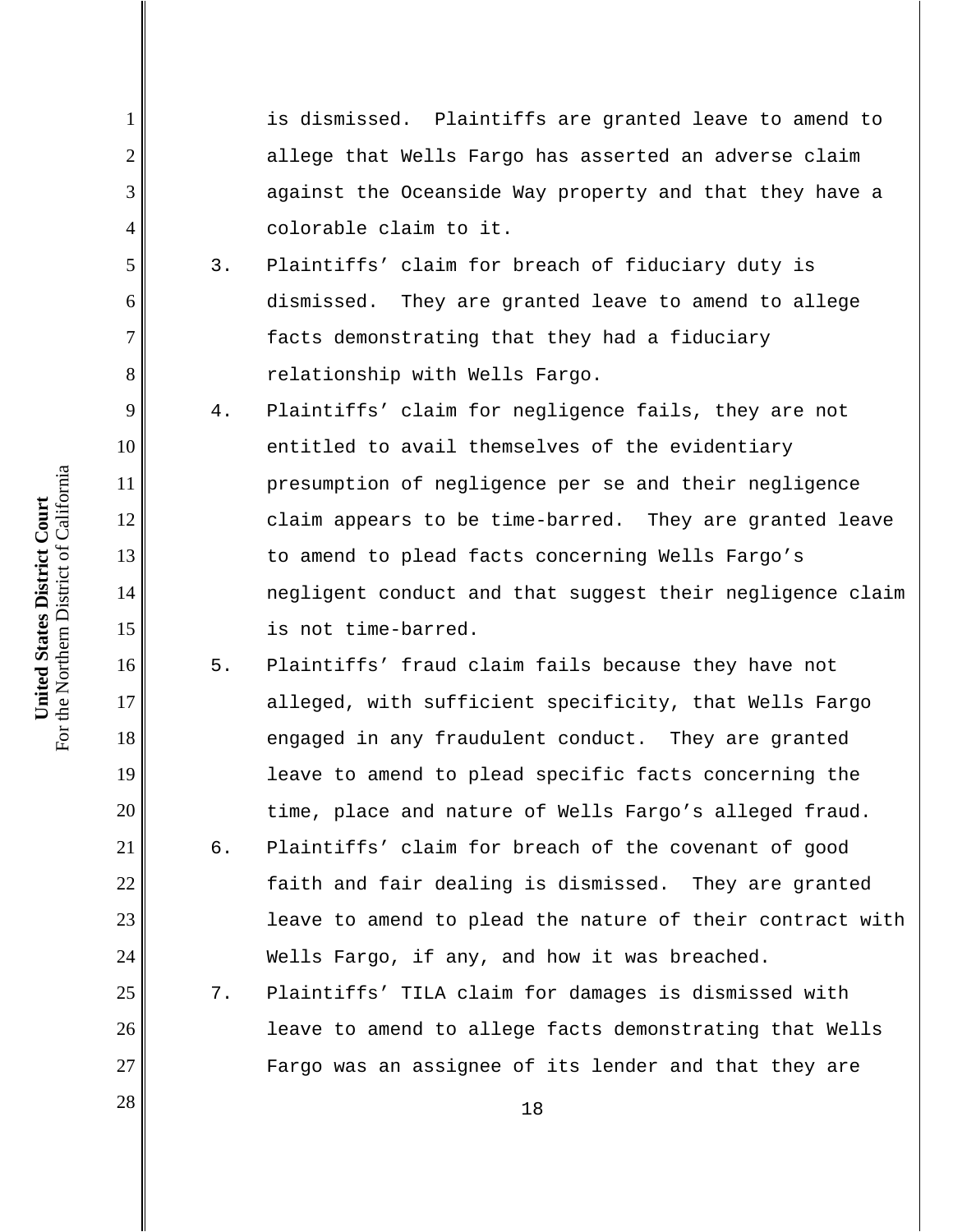entitled to equitable relief from the one-year statute of limitations. Plaintiffs' TILA claim for rescission is dismissed with prejudice as barred by the foreclosure sale of the Oceanside Way property.

- 8. Plaintiffs' claim for intentional infliction of emotional distress is dismissed with leave to amend to plead the nature of the extreme and outrageous conduct committed by Wells Fargo.
- 9. Plaintiffs' RESPA claim is dismissed with leave to amend to plead, if they can truthfully do so, that Wells Fargo was their loan servicer, that it committed RESPA violations within the three-year statute of limitations and that they suffered damages as a result.
- 10. Plaintiffs' request that the Court enjoin the sale of the Oceanside Way property is denied as moot.

16 17 18 19 20 21 22 23 Plaintiffs are granted leave to amend their complaint so long as they can truthfully cure the deficiencies noted above. Plaintiffs shall file their amended complaint fourteen days from the date of this Order. Although Plaintiffs request forty-five days in their motion, they do not justify such an extension; thus, their motion for an extension of time is DENIED. (Docket No. 18.) Plaintiffs' failure to file a complaint within fourteen days will result in the dismissal of their action for failure to prosecute.

24 25 26 27 If Plaintiffs file an amended complaint, Wells Fargo shall answer or move to dismiss twenty-one days after it is filed. Plaintiffs shall file an opposition fourteen days after Wells Fargo files a motion to dismiss. Any reply, if necessary, shall be due

1

2

3

4

5

6

7

8

9

10

11

12

13

14

15

 $\begin{array}{c|c|c|c} \hline 28 & & & 19 \ \hline \end{array}$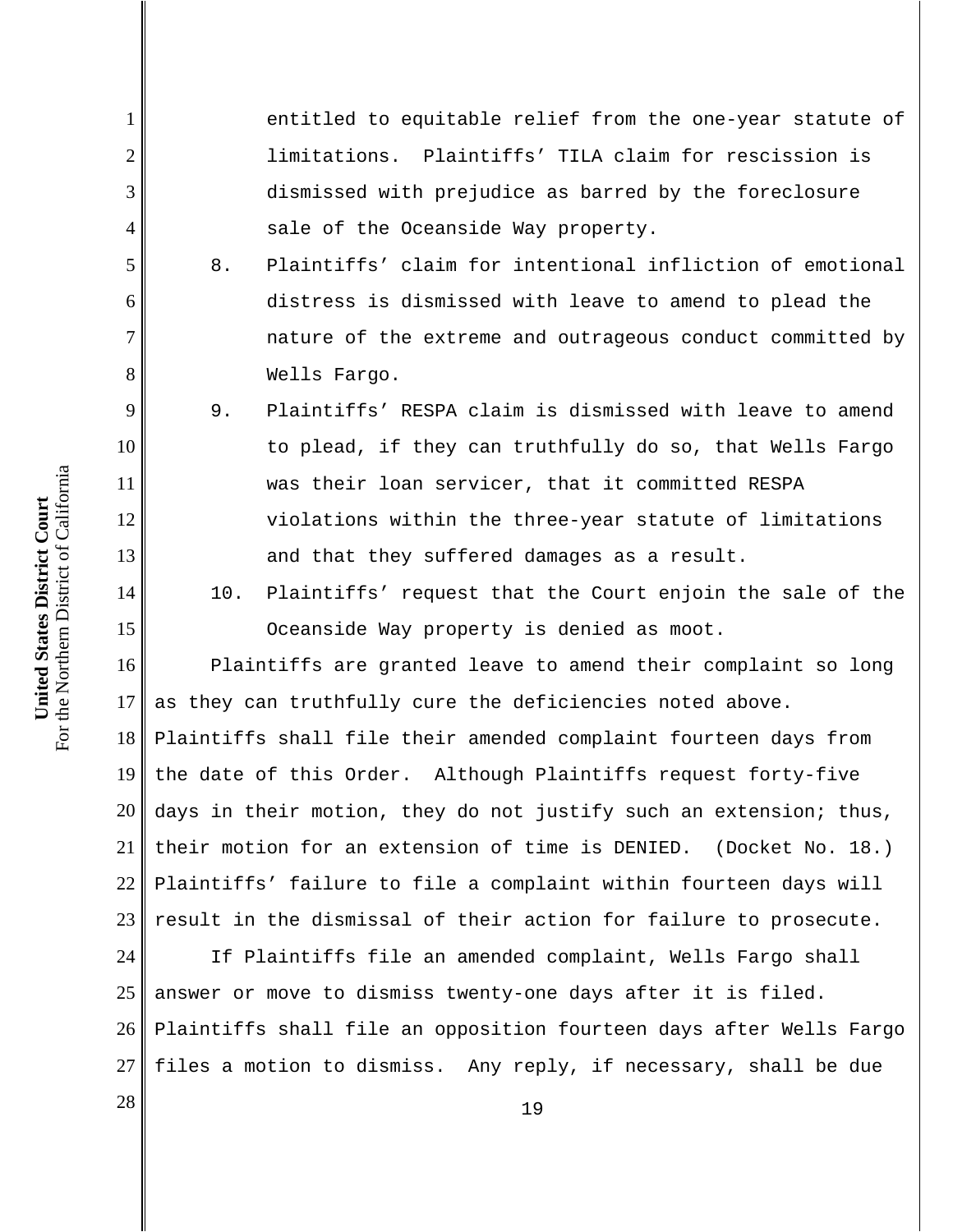seven days after Plaintiffs file their opposition. Any motion to dismiss will be taken under submission on the papers. Plaintiffs' failure to comply with this briefing schedule will result in the dismissal of their action for failure to prosecute.

The initial case management conference, currently set for February 8, 2011, is continued to March 22, 2011 at 2:00 p.m. IT IS SO ORDERED.

 Dated: 1/4/2011

CLAUDIA WILKEN United States District Judge

For the Northern District of California For the Northern District of California United States District Court **United States District Court**